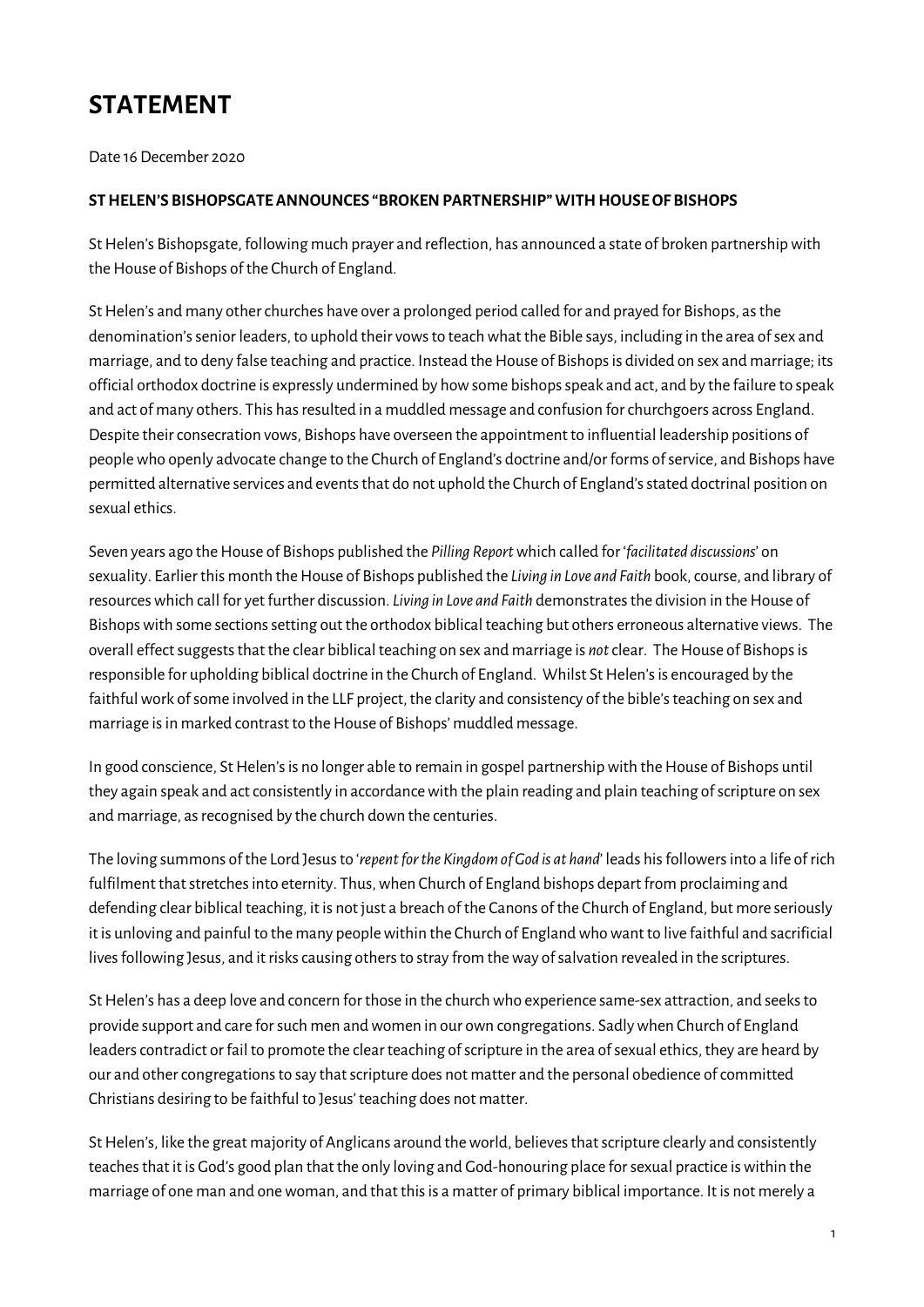'secondary matter' overwhich faithful Christian disciplescan 'agree to disagree', rather it is a matter of the authority of God's word to which all disciples of Jesus Christ should seek to submit (and not reword).

Tracey, a member of St Helen's who knew she was gay when she was 12, lived an active gay lifestyle in her twenties untilshe became a Christian a fewyears ago.

She says, "Nowthat I'm a Christian it doesn't mean that I have become straight. I've always been attracted to girls. The thing that helped mewas understanding that temptation and sinwere different things. I have a choice: Ican either honour Godwith my actions or dishonour him."

She continues, "I find it upsetting when Christians take different bits of the Bible and say, I'll go with this and not that, as it was quite clear to me what the Bible taught on homosexuality. There is a cost and it is tricky, but holding onto the truths in the Bible, I choose to honour Jesus. I have a wonderful church family who are incredibly supportive."

St Helen's is not leaving the Church of England and will remain a member of its Deanery and Diocesan structures for the most part. However St Helen's will be withdrawing from those activities which indicate full spiritual partnership. Thisislikely to include the selection and recommendation of people going forward for ordination, as well as planting new Church of England churches. We have been in regular communication with both the current Bishop of London and her predecessor about our developing concerns. We are grateful that the Bishop of London has, in response, proposed working with St Helen's to assess how the potential consequences of broken partnership could be addressed.

William Taylor, Rector of St Helen's says, "The House of Bishops has responsibility for spiritual leadership in the Church of England – teaching the truth, correcting error and exercising discipline. Their failure of leadership over many yearsisresponsible for the confusion that the Church of England nowfindsitself in. By contrast the Bible's teaching is clear, authoritative and loving as is the historic doctrine of the Church of England. Sadly, therefore, we find that although authentically Anglican, we are not, for the time being, in gospel partnership with the House of Bishops. We feel obliged to take this step to differentiate ourselves visibly from the House of Bishops."

He continues, "We are grateful for the ongoing faithful ministry of the Bishop of Maidstone, Rod Thomas,who is not himself a voting member of the House of Bishops but has repeatedly and faithfully raised these concerns about departure from the Scriptures. Rod will review me annually in my role as Rector of St Helen's, with input from the churchwardens and other members of the team at St Helen's. We will also continue to pray for the leadership of the Church of England and for the House of Bishops, especially that they will stand strong in the orthodox truths and have the confidence to be unashamed in preaching the gospel asset out in scripture - the power of God for salvation to everyone who believes, no matter how counter-cultural it may seem to contemporary society."

Many local church leaders, from different Anglican churches across the country, share similar concerns to those expressed by St Helen's. We wish to support and remain in full partnership with these likeminded churches, who seek to teach the good news of Jesus with faithfulness and compassion and provide on-going care, love and support for those within their congregations experiencing same-sex attraction.

## **Ends**

For more information, please see www.st-helens.org.uk/about/cofe and/or contact media@st-helens.org.uk